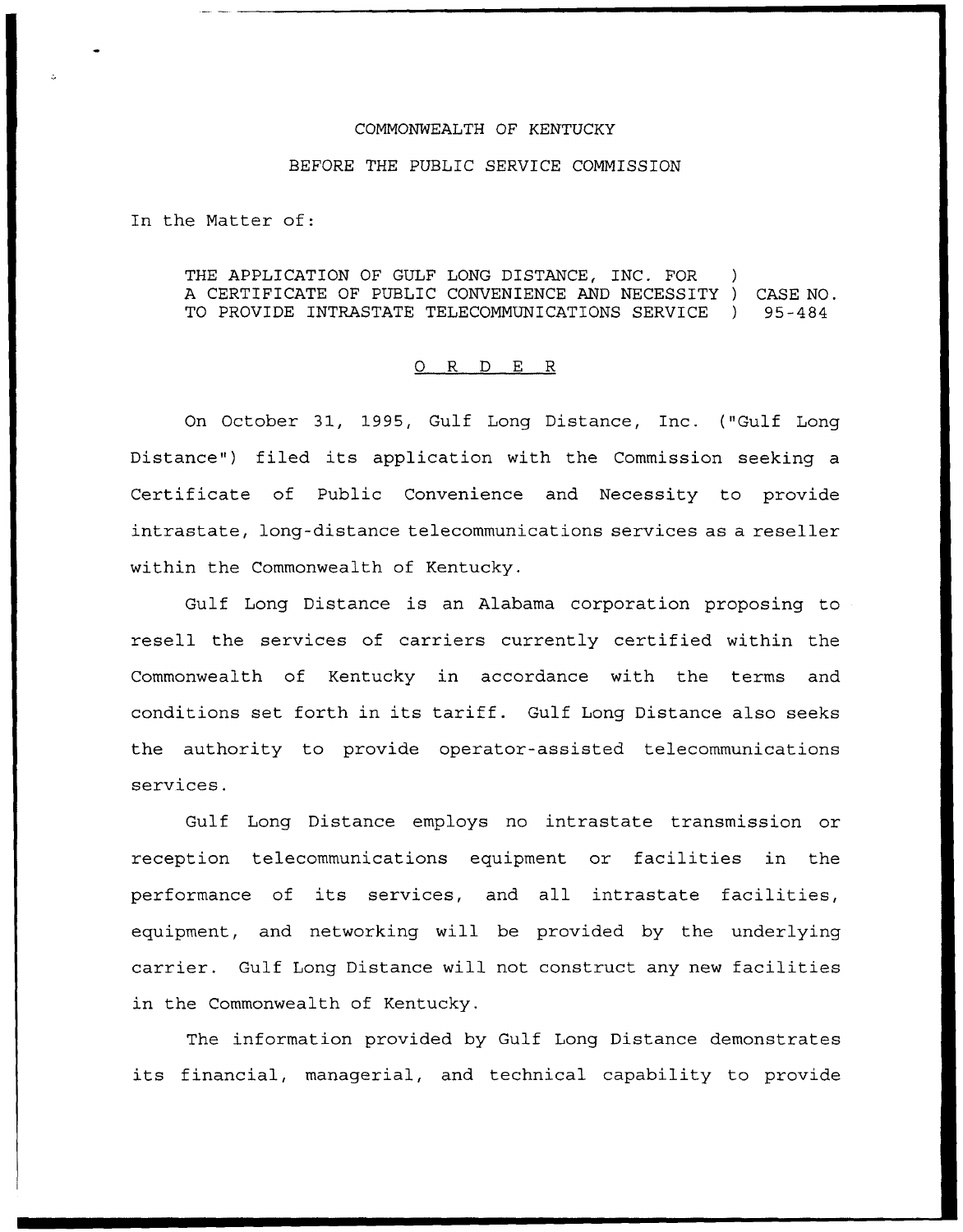intrastate, long-distance telecommunications service. The proposed rates filed October 31, 1995 should be approved as the fair, just and reasonable rates to be charged.

In Administrative Case No.  $306<sup>1</sup>$  the Commission stated the importance of eliminating possible customer confusion arising from the name of the billing service, rather than the name of the provider of telecommunications services, appearing on the bill. Accordingly, Gulf Long Distance should ensure that its name appears prominently on all bills issued to customers for services rendered by it.

The Commission, having considered the application, the information provided by Gulf Long Distance, and being otherwise sufficiently advised, HEREBY ORDERS that:

1. Gulf Long Distance be and it hereby is granted authority to provide intrastate, long-distance telecommunications services within the Commonwealth of Kentucky on and after the date of this Order.

2. Gulf Long Distance shall comply with the provisions of the Orders in Administrative Case No. 323.<sup>2</sup>

Gulf Long Distance be and it hereby is granted authority  $3.$ to provide intrastate operator assisted services within the Commonwealth of Kentucky on and after the date of this Order.

 $-2-$ 

Administrative Case No. 306, Detariffing Billing and  $\mathbf{1}$ Collection Services, Order dated April 30, 1990.

 $\overline{2}$ Administrative Case No. 323, An Enquiry Into IntraLATA Toll Competition, An Appropriate Compensation Scheme for Completion<br>of IntraLATA Calls by Interexchange Carriers, and WATS of IntraLATA Calls by Interexchange Carriers, Jurisdictionality.